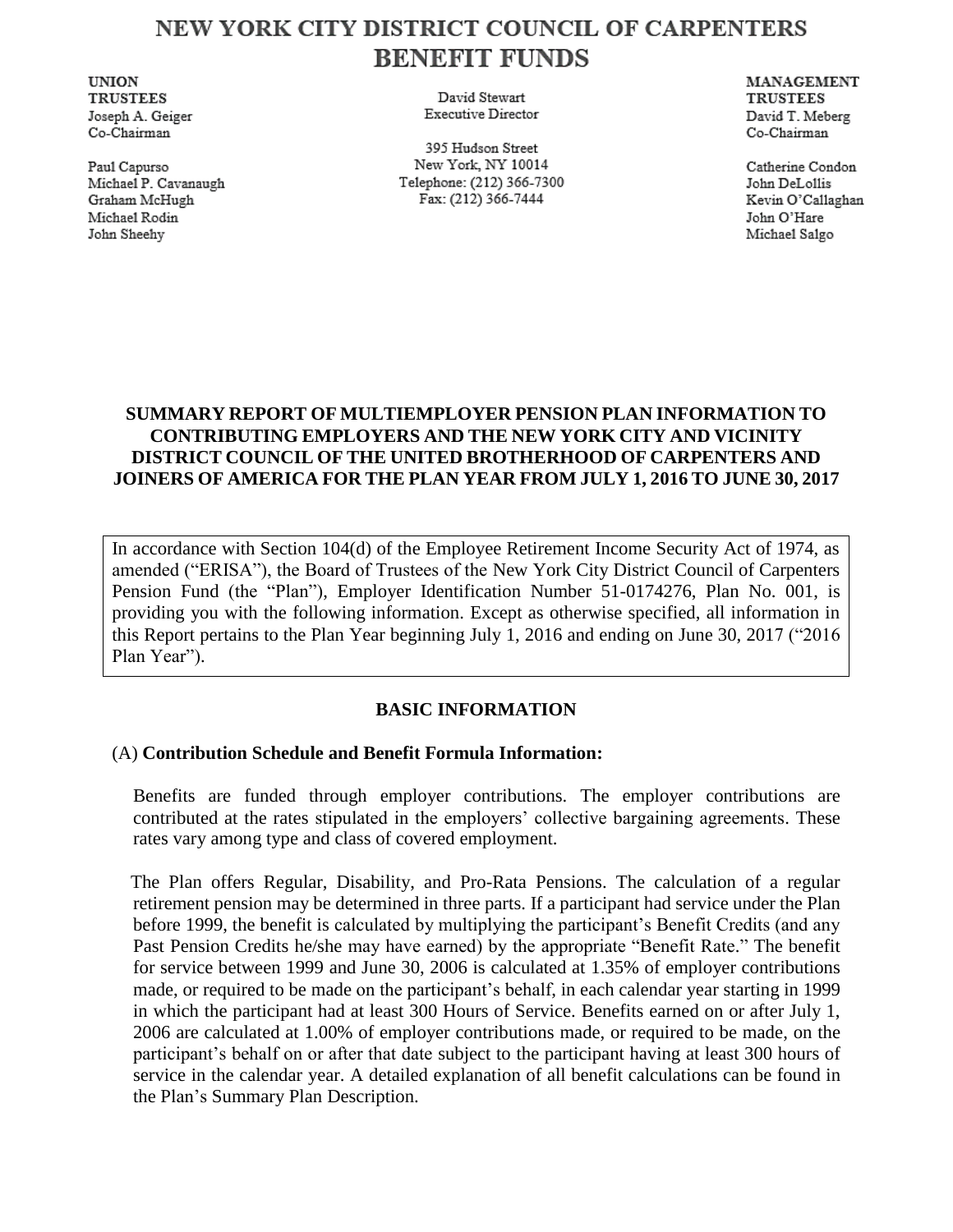#### (B) **The number of employers obligated to contribute to the Plan:**

For the 2016 Plan Year, **1,318** employers were obligated to contribute to the Plan.

(C) **A list of the employers that contributed more than 5% of the total contributions to the Plan during the plan year**:

There were no employers that contributed more than 5% of the total contributions to the Plan during the 2016 Plan Year.

(D) **The number of participants on whose behalf no "employer contributions" were made by an employer as the participant's employer for the plan year and for each of the two preceding plan years:**

|              | <b>2017 Plan</b> | <b>2016 Plan</b> | <b>2015 Plan</b> |
|--------------|------------------|------------------|------------------|
|              | Year             | Year             | Year             |
| Participants |                  |                  |                  |

(E) **Whether the Plan was in critical or endangered status under ERISA § 305 for the plan year:**

The Plan was neither in critical nor endangered status for the 2016 Plan Year.

(F) **(i) the number of employers that withdrew from the Plan during the preceding plan year:**

Five  $(5)$ 

**(ii) the aggregate amount of withdrawal liability assessed, or estimated to be assessed, against the withdrawn employers, as reported on the annual report for the plan year to which this report relates:**

\$4,744,396

(G) **For a multiemployer plan that has merged with another plan or to which assets and liabilities have been transferred, the actuarial valuation of the assets and liabilities of each affected plan during the year before the effective date of the merger or transfer, based on the most recent data available as of the day before the first day of the plan year, or another valuation method performed under standards and procedures provided under regulations that DOL may issue:**

No other plan merged with the Plan during the 2016 Plan Year.

(H) **A description as to whether the Plan: (i) sought or received an amortization extension under ERISA § 304(d) or Section**